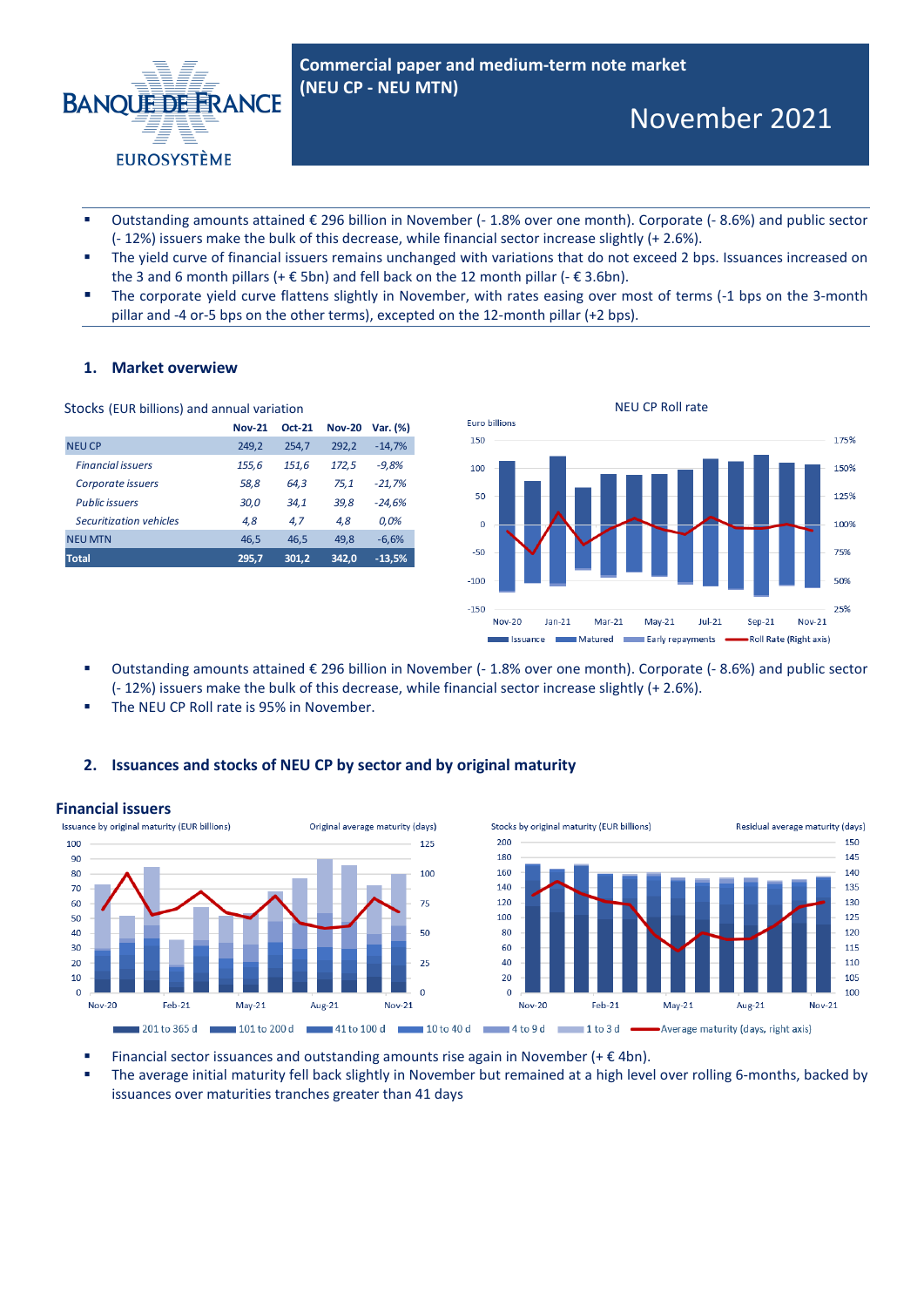### **Corporate issuers**





- Corporates issuances decrease to € 14.3 bn in November, down 27% compared to the previous year.
- **The average maturity at issuance increase to 88 days in November (80 days in October).**
- Outstanding amounts fell significantly in November (-8.6% over one month), a seasonal phenomenon in connection with the preparation for the closing of annual accounts.

#### **Public issuers**





- Public sector issuances are down under €10 billion for the 2<sup>nd</sup> time in 2021, which didn't occurred once in 2019 and 2020.
- The average maturity at issuance drops significantly at 53 days in November compared to 73 days in October.
- Outstanding amounts are down (- € 4.1 billion) while the average residual maturity goes under 70 days, at its lowest level since the start of the Covid crisis.



# **3. Issuances and stocks of NEU MTN by original maturity**

NEU MTN issuances attains € 1 billion in November, of which € 880 million on the 1 to 2 year bucket.

Outstanding amounts are stable at  $\epsilon$  46.5 billion.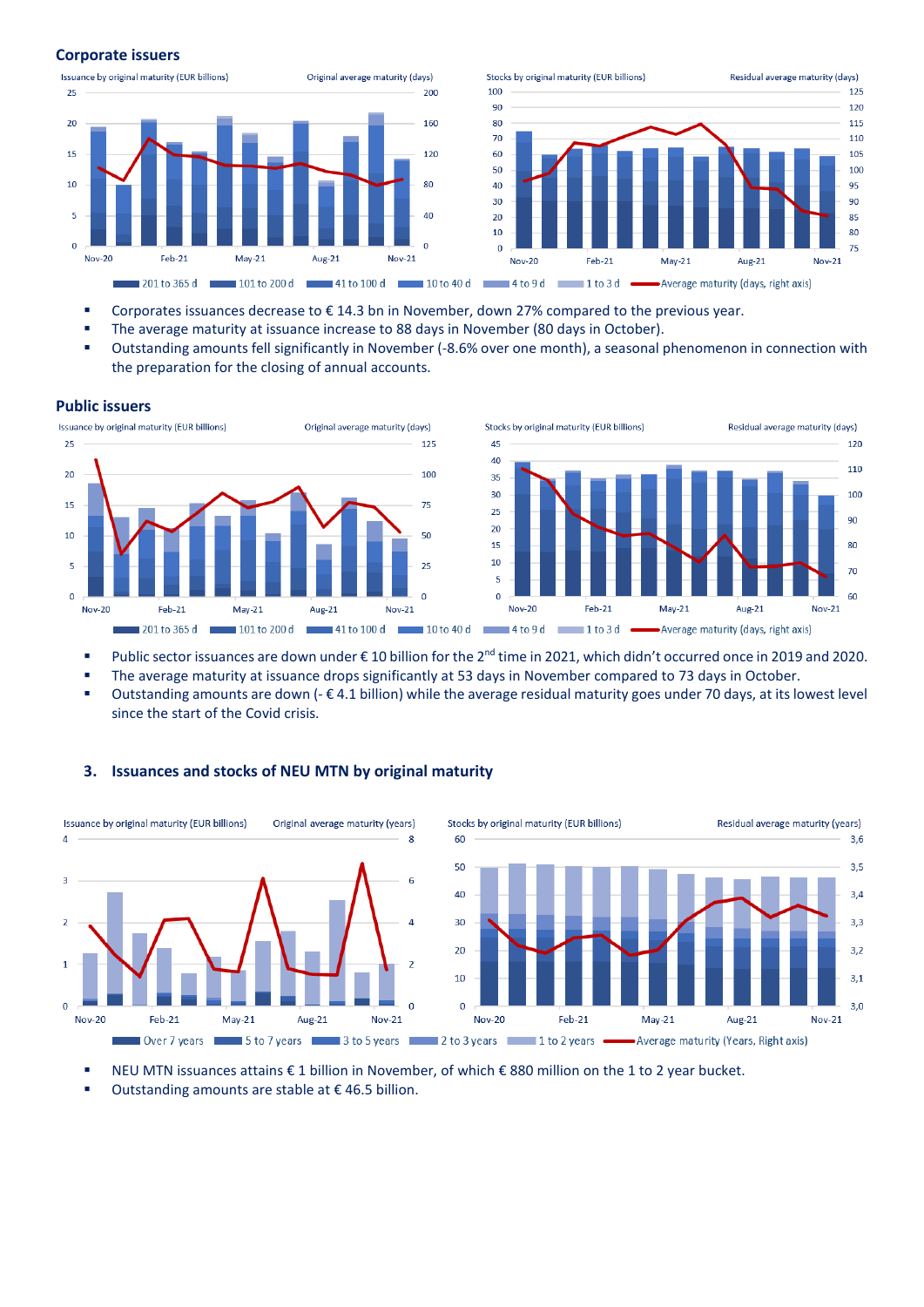# **4. Average rates of NEU CP and maturities at issuance**

#### **Financial issuers**





 $\blacksquare$  Oct-21  $\blacksquare$  Nov-21

- The yield curve for financial issuers remains unchanged, variations attains 2 bps at the maximum.
- Issuances increased on the 3-month and 6-month pillars and decreased on the 12-month pillar (- € 3.6 billion).

# **Dispersion of financial issuers' average rates[1](#page-2-0) at issuance on the 3-month maturity pillar** (weekly data)

- The issuance rate levels of financial issuers are generally particularly tight on this maturity.
- Only a few issuances, from unrated programs, stand out from the average.
- Interest rate conditions have remained in a narrow range between -0.45% and -0.55% for one year now.



# **Corporate issuers**







- The corporate yield curve flattens slightly in November, with rates easing over most of terms (-1 bps on the 3-month pillar and -4 or-5 bps on the other terms), excepted on the 12-month pillar (+2 bps).
- Issuance volumes fall back on most maturities, while they rise slightly on the 6-month period.

### **Dispersion of corporate issuers' average rate at issuance on the 3-month maturity pillar (weekly data)**

- Average rates of investment grade issuers (A1 A2) have been stable below -0.5% for several weeks.
- Meanwhile, spreads paid by unrated issuers are increasing again after the tightening observed during spring.



<span id="page-2-0"></span><sup>&</sup>lt;sup>1</sup> Outliers are not displayed so as to improve the clarity and detail of charts by dispersion of average rates.